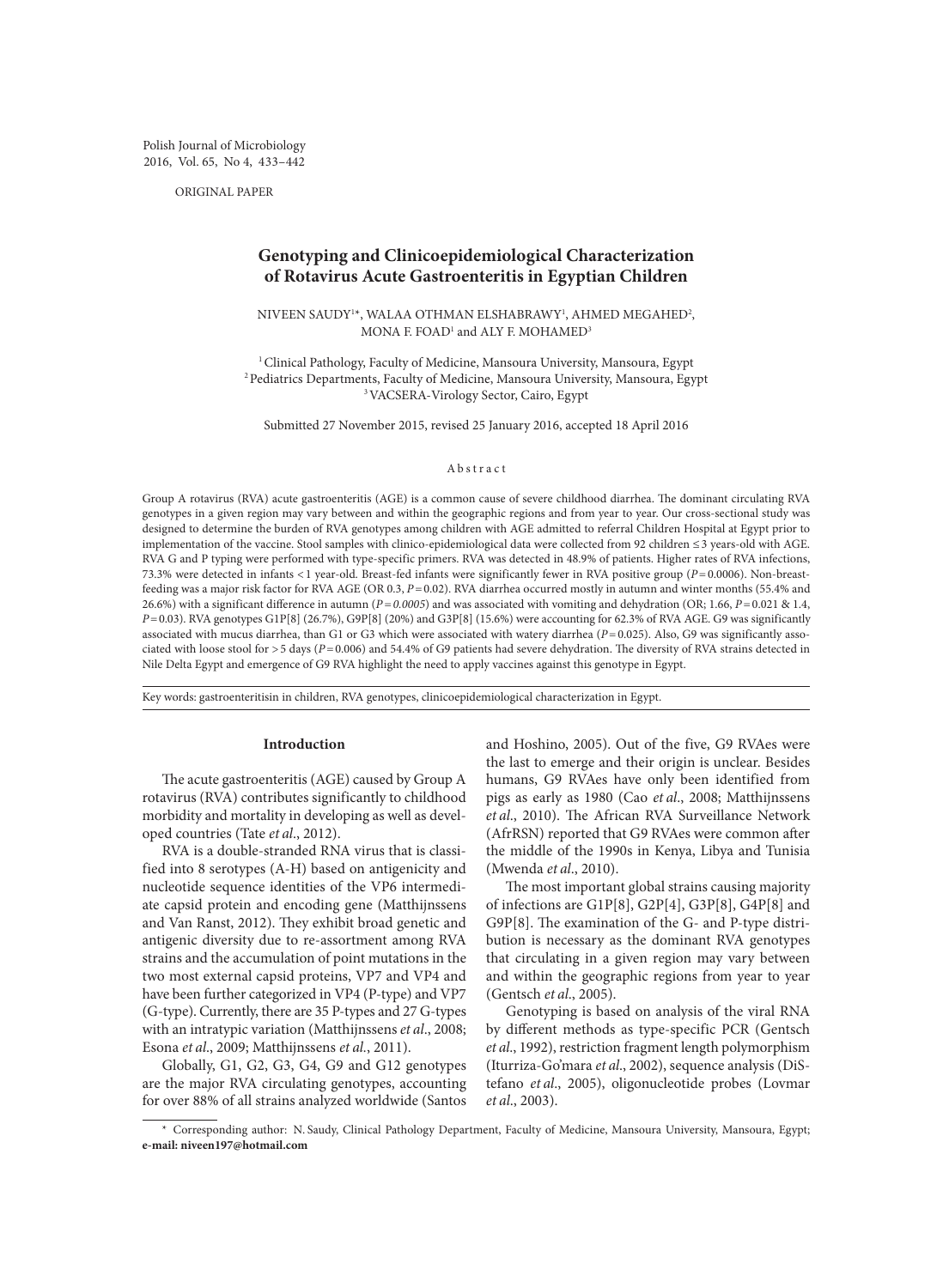RVA infection is highly contagious and not easily controlled by improvements in hygiene and sanitation, as evidenced by similar incidence rates in developed and developing nations (Parashar *et al*., 2006). The only control measure likely to have a significant impact on the incidence of severe disease is vaccination (Matson *et al*., 2010).

WHO recommends surveillance for the burden of RVA disease and circulating RVA strains, before and after inclusion of RVA vaccination in national expanded programs on immunization (WHO, 2009).

The World Health Organization (WHO) has reported that 20–30% of stool samples collected during 2009 from Egyptian children with AGE were positive for RVA (Mansour *et al*., 2013).

In Egypt, there is no well-developed surveillance system for RVA strain identification and the RVA vaccine is not included in the national immunization programs. The private sector only applies RV vaccination (Ortega *et al*., 2009).

Several epidemiological surveys had been done in different Egyptian governorates showing different RVA genotypes with many untypeable strains raising the possibility of spread of additional genotypes (Radwan *et al*., 1997; Naficy *et al*., 1999; Kamel *et al*., 2009). However, there is no data about the RVA strains in Dakhalia Governorate which lies in northern Egypt at the base of the Delta triangle with a population of about 5 million people. The governorate won worldwide fame for hosting specialized medical centers and hospitals that receives patients from all surrounding governorates in Delta.

This pilot study was conducted to evaluate the genotype diversity of RVA strains among children younger than 3 years of age with acute gastroenteritis (admitted to a referral Children Hospital in Dakhalia). We examined the relationship between RVA genotypes and the clinical characteristics of AGE.

### **Experimental**

#### **Materials and Methods**

**Study population and specimens.** The study was conducted at Mansoura University Children's Hospital (one of the main referral hospitals for both urban and rural districts in the Nile Delta) from September 2010 to February 2012 (17 months). The principles outlined in the Declaration of Helsinki were followed and informed consents were obtained from legal guardians after study protocol approval by the local Ethics Committee of Faculty of Medicine, Mansoura University, Egypt. One out of five AGE cases, under the age of 3 years admitted to the Children's Hospital for treatment was randomly selected.

Diarrhea was defined as the occurrence of three or more loose or watery stools in the preceding 24 hours. During this study, 92 acute gastroenteritis patients were included as soon as they were diagnosed by a pediatrician and fresh stool samples were collected from selected patients for RVA detection.

Clinic epidemiologic data including age, sex, source of drinking water, feeding modalities (breast-fed and/ or bottle-fed and weaning practice), clinical symptoms such as fever, vomiting and dehydration, and the stool characteristics were recorded for each child.

**Detection and typing of RVAes.** The stool samples were collected using wide mouthed sterile plastic containers from inpatients within 48 h following their hospitalization (one for microbiological diagnosis and the other for PCR diagnosis).

**Microbiological diagnosis (routine stool culture).**  Cultures for detection of bacteria in stool were performed as follow; about 3–4 loopfuls (1 gm) of stool was added to 20 ml selenite broth (Oxoid) and incubated at 37°C over night then plated out on MacConkey's agar (Oxoid) for 24 hours. The isolated colonies were identified by Gram stain and manual biochemical reaction on Triple Sugar Iron agar (TSI), Christensen's urea agar and Simmon' citrate agar (Oxoid). If no pathogenic bacteria were isolated after 72 hours, the result was deemed negative.

**RVA RT-PCR and genotyping.** Rotavirus doublestranded RNA (dsRNA) was extracted directly from 10% of fecal suspension of each sample using TRIzol (Life Technologies) and precipitated with isopropanol following the manufacturer's recommendations.

The extracted dsRNA was subjected to G- and P-typing by multiplex reverse transcription-polymerase chain reaction (RT-PCR) with type-specific primers.

Consensus primers Beg9 and End9 were used in the first-round PCR (30 cycles) to amplify the full-length VP7 gene (1,062 bp); cDNA was used in the secondround PCR for G-typing (25 cycles) with primer set aBT1 (G1), aCT2 (G2),aET3 (G3), aDT4 (G4), aFT9 (G9) and primer set FT5(G5), DT6 (G6), HT8 (G8), ET10 (G10), BT11 (G11) (Gouvea *et al*., 1990; 1994).

For P-typing, consensus primers Con2 and Con3 were used in a first-round RT-PCR (30 cycles) to amplify the 876 bp of the VP8 region of the VP4 gene, and the second-round PCR (20 cycles) used primer set 1T-1 (P[8]), 2T-1 (P[4]), 3T-1 (P[6]), 4T-1 (P[9]), 5T-1 (P[10]) (Gentsch *et al*., 1992). All PCR products were analyzed by electrophoresis in 1.2% agarose gels and illumination after staining with ethidium bromide.

**Statistical analyses.** Statistical analysis was performed using SPSS 19 software for Windows (SPSS Inc, Chicago, Ill). Data were described using mean ±SD for continuous data and frequency (n%) for categorical data. Student's *t*-test was used to compare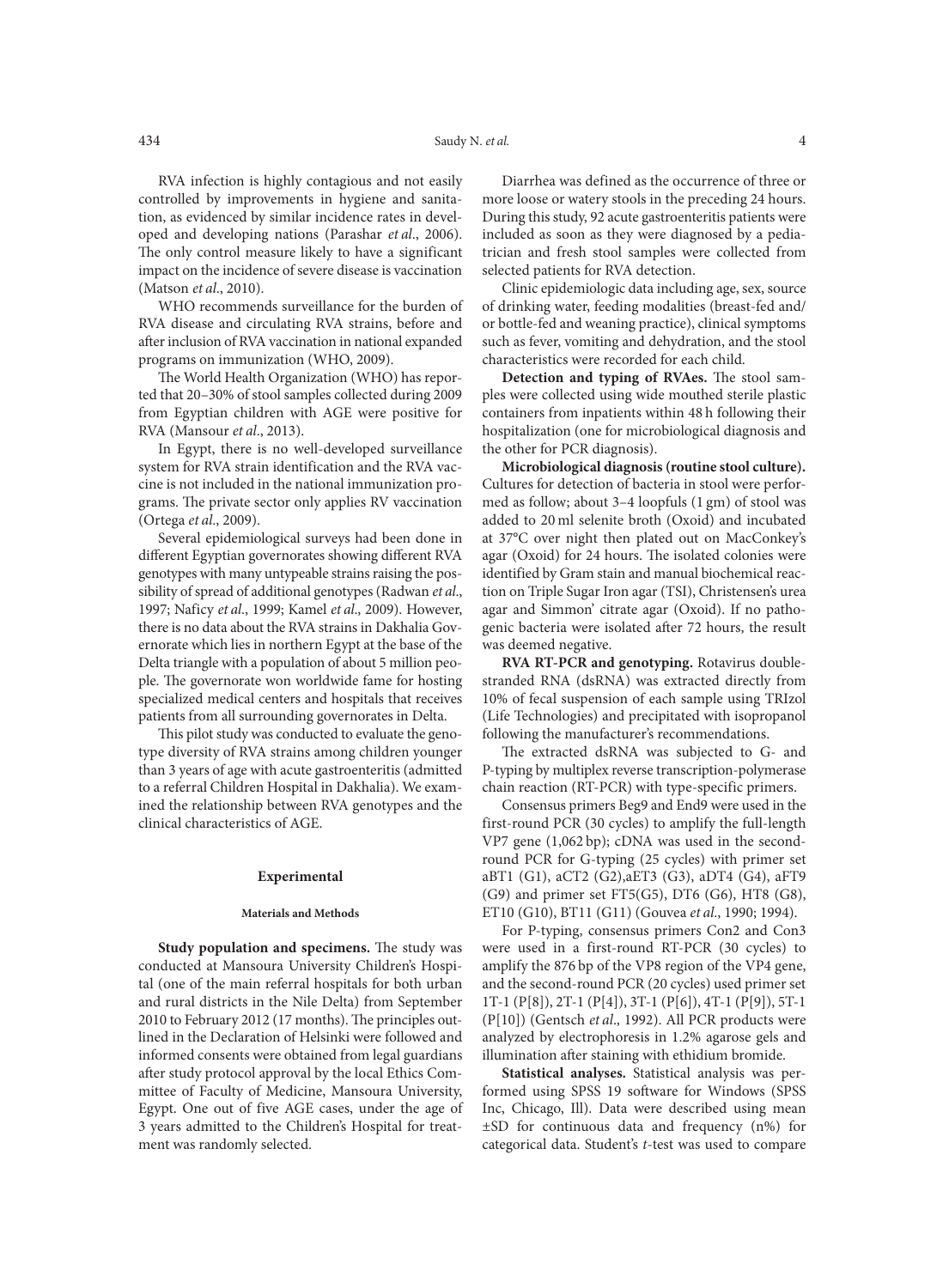means of quantitative data between two groups and one-way ANOVA for multiple groups. For categorical data the Chi<sup>2</sup> or Fisher's exact probability test were applied. *P value* < 0.05 was considered as a level of statistical significance.

#### **Results**

A total of 92 children patients with AGE were enrolled during the study period. They were 52 boys, 40 girls; mean age  $[\pm SD]$  was  $10.64 \pm 7.87$  month. Stool specimens were examined for RVA by RT-PCR. RVA was detected in 45 (48.9%) of the cases (RVP group). The other group, RVA negative (RVN), 47 (51.1%), included 34 (37%) patients having bacterial pathogens (*Salmonella* in 20.7%, *Klebsiella* sp. in 4.4%, and *Escherichia coli* in 11.9%), and 13 patients (14.1%) having no detectable pathogen.

Considering the demographic data of studied patients (Table I), the age was comparable between the RVP group and RVN group (*P*=0.92) and in all age stratifications without statistically significant difference. There were higher rates of RVA infections (33/45; 73.3%) in infants < one year old: [13 (28.9%) in infants aged <6 months and 20 (44.4%) in infants aged 6–12 months] and the least rates (4/45, 8.9%) were in children >2 years old. There was no statistical significant association between RVA infection with either sex or residence  $(P=0.2$  and  $P=0.09$ ).

Among breast fed infants ≤12 months of age, the number of RVP cases were significantly lower than RVN cases (*P*=0.0006). The weaning practice increased significantly the rate of RVP compared with RVN (44.4% *vs.* 23.4 %, *P*=0.047) (Table I).

RVP diarrhea was found to occur mostly in the autumn and winter months with a significant difference in autumn (*P*=0.0005) Most RVN cases occurred in summer (65.9 % of cases) with significant difference in their frequency (*P*=0.0001) than RVP. No RVP cases were detected in spring (Table I).

Regarding the analysis of hygiene factors such as the source of drinking water, 49% of RVP and 31.9% of RVN reported sometimes use of safe water; 40% of RVP and 51.1% of RVN always use it; while 11% of RVP and 17% of RVN did not use this but used tanks for

Table I Demographic data of studied Egyptian children

| <b>Disease</b>                    | $RVN**$         | $RVP^{**}$    | Total           | $P^{**}$     |
|-----------------------------------|-----------------|---------------|-----------------|--------------|
| characteristics                   | N0(%)           | N0(%)         | N0(%)           |              |
| <b>Total</b>                      | 47(51.1)        | 45 (48.9)     | 92 (100)        |              |
| Age of child (month)              | $10.57 \pm 7.7$ | $10.72 + 8.2$ | $10.64 \pm 7.8$ | 0.92         |
| $Mean \pm SD$                     |                 |               |                 |              |
| <6                                | 11(23.4)        | 13(28.9)      | 24(26.1)        | 0.67         |
| $6 - 12$                          | 17(36.2)        | 20(44.4)      | 37(40.2)        | 0.53         |
| $12 - 24$                         | 15(31.9)        | 8(17.8)       | 23(25)          | 0.9          |
| >24                               | 4(8.5)          | 4(8.9)        | 8(8.7)          | $\mathbf{1}$ |
| Gender                            |                 |               |                 |              |
| Male                              | 30(63.8)        | 22 (48.9)     | 52(56.5)        |              |
| Female                            | 17(36.2)        | 23(51.1)      | 40 (43.5)       | 0.20         |
| Residence                         |                 |               |                 |              |
| Urban                             | 22(46.8)        | 13(28.9)      | 35(38)          |              |
| Rural                             | 25(53.2)        | 32(71.1)      | 57(62)          | 0.089        |
| Season                            |                 |               |                 |              |
| Winter                            | 7(14.9)         | 12(26.6)      | 19(20.7)        | 0.23         |
| Summer                            | 31(65.9)        | 8(17.8)       | 39 (42.4)       | 0.0001       |
| Autumn                            | 9(19.2)         | 25(55.6)      | 34 (36.9)       | 0.0005       |
| Breast feeding $(< 12 \text{ m})$ | 28              | 33            | 61              |              |
| Yes                               | 22(78.6)        | 11(33.3)      | 33 (35.9)       | 0.0006       |
| No                                | 6(21.4)         | 22(66.7)      | 28(64.1)        |              |
| Weaning                           | 11(23.4)        | 20(44.4)      | 31(33.7)        | 0.047        |
| <b>Mothers education:</b>         |                 |               |                 |              |
| Secondary and above               | 20(42.6)        | 15(33.3)      | 35(38)          | 0.396        |
| Safe water                        |                 |               |                 |              |
| Not always                        | 8(17)           | 5(11)         | 13(14.1)        | 0.55         |
| Yes always                        | 24(51.1)        | 18(40)        | 42(45.7)        | 0.27         |
| Sometimes                         | 15(31.9)        | 22(49)        | 37(40.2)        | 0.136        |
|                                   |                 |               |                 |              |

RVP = RVA positive, RVN = RVA negative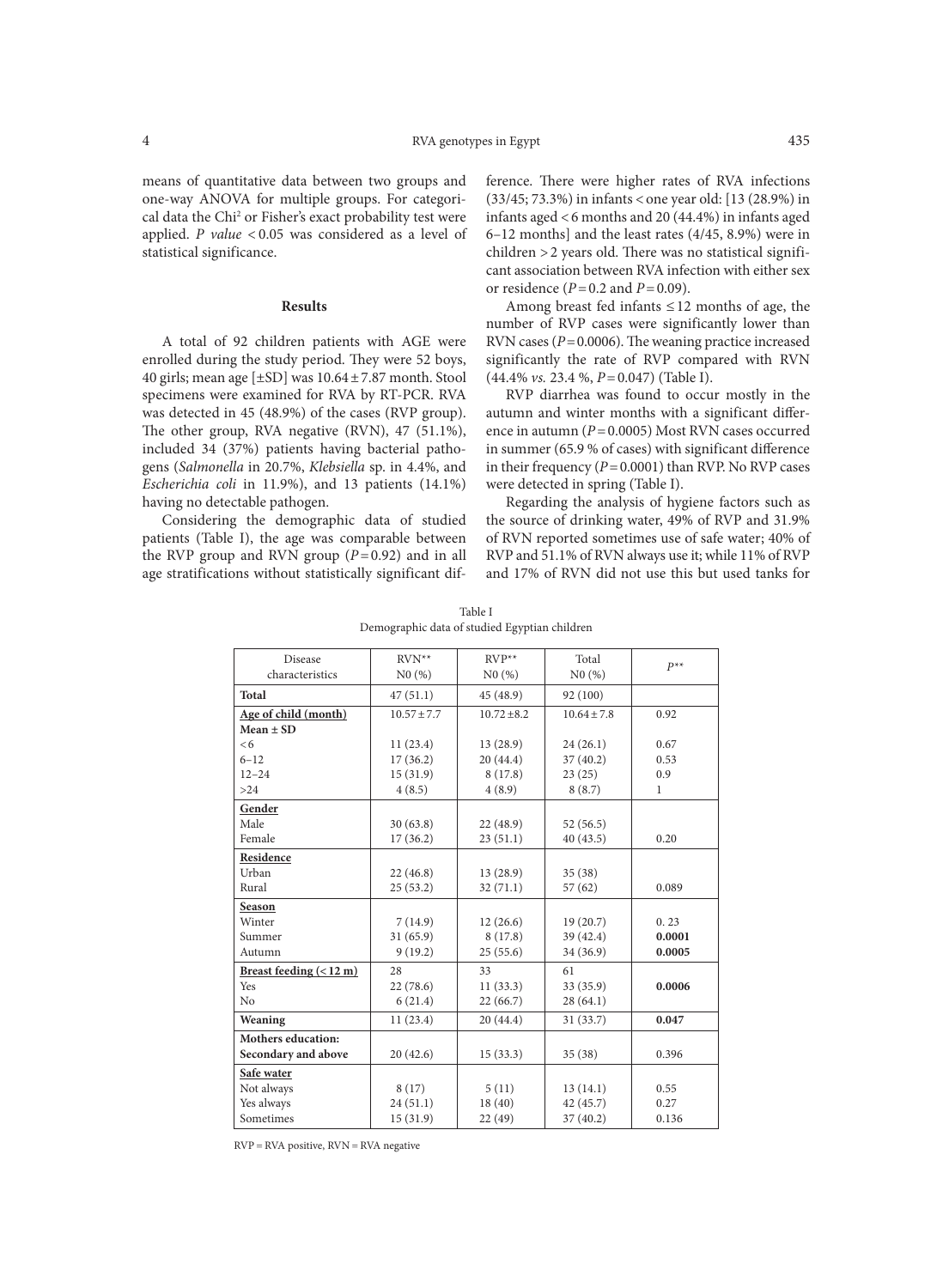drinking, with no significant difference between both groups (Table I).

With regard to the clinical features of the studied patients (Table II), RVA positive patients showed significant increase in the frequency of reported clinical manifestations than RVN, fever (80% *vs.* 59.6%, *P*=0.04) vomiting (88.9% *vs.* 46.8 %, *P*=0.0001) and dehydration (84.4 % *vs.* 63.8%, *P*=0.032).

The RVP patients had more severe dehydration as compared with RVN group; dehydration was mild in (18.4% *vs.* 76.6%, *P*=0.0001), moderate in (52.6% *vs.* 16.7%, *P*=0.0026*)*, and severe in (29% vs. 6.7%, *P*=0.029) of cases respectively.

Duration of diarrhea with loose stools for  $\geq$  5 days, (mean  $\pm$  SD) was shorter in RVN (3 $\pm$  2.5 days) than in RVP ( $5 \pm 3.5$  days) ( $P = 0.58$ ). The frequency of diarrhea  $(\geq 5 \text{ loose stocks}/24 \text{ hr})$  was higher in RVP (7±3) than RVN  $(4\pm3)$  ( $P=0.36$ ). As regard vomiting, the duration  $\geq$ 3 days in RVP patients (3±2) was longer than RVN patients  $(2 \pm 1.5)$  ( $P = 0.8$ ). The frequency of vomiting  $\geq$  5 episodes/24 hr in RVP (5  $\pm$ 3) was higher than RVN patients  $(3 \pm 2)$  ( $P = 0.33$ ) the difference was statistically insignificant (Table II).

In addition, the results representing delays of medical care were not significantly different between RVP and RVN ones, with a mean period between the onset of the diarrhea and hospitalization of 4.45 and 4.06 days, respectively (data not shown).

Regression analysis (Table III) demonstrated that severity of dehydration is 1.4 times higher in cases of RVA diarrhea (OR 1.4, 95% CI 0.06–2.6, *P* 0.03) than in cases of RVN diarrhea. The presence of vomiting

| Disease<br>characteristics | $RVN**$<br>N0(%) | $RVP^{**}$<br>N0(%) | Total<br>N0(%) | $P^{**}$ |
|----------------------------|------------------|---------------------|----------------|----------|
| <b>Total</b>               | 47(51.1)         | 45 (48.9)           | 92 (100)       |          |
| Diarrhea                   |                  |                     |                |          |
| Pattern                    |                  |                     |                |          |
| Mucus                      | 23 (48.9)        | 20(44.4)            | 43 (46.7)      | 0.68     |
| Blood                      | 1(2.1)           | 0(0.0)              | 1(1.1)         | 0.55     |
| Watery                     | 40(85.1)         | 36(80)              | 76 (82.6)      | 0.59     |
| Frequency (mean ± SD)      | $4 \pm 3$        | $7 \pm 3$           | $5 \pm 3$      | 0.36     |
| Duration (mean± SD)        | $3 + 2.5$        | 5 ± 3.5             | $4 \pm 3$      | 0.58     |
| <b>Vomiting</b>            |                  |                     |                |          |
| Yes                        | 22(46.8)         | 40 (88.9)           | 62(67.4)       | 0.0001   |
| Frequency (mean ± SD)      | $3 \pm 2$        | $5 \pm 3$           | $4\pm 2$       | 0.33     |
| Duration (mean ± SD)       | $2 \pm 1.5$      | $3 \pm 2$           | $2.5 \pm 1.5$  | 0.80     |
| fever                      |                  |                     |                |          |
| Present                    | 28(59.6)         | 36(80)              | 54 (58.7)      | 0.042    |
| Dehydration                | 30(63.8)         | 38 (84.4)           | 68 (73.9)      | 0.032    |
| Severe                     | 2(6.7)           | 11(29)              | 13(19.1)       | 0.0289   |
| Moderate                   | 5(16.7)          | 20(52.6)            | 25(36.8)       | 0.0026   |
| mild                       | 23(76.6)         | 7(18.4)             | 30(44.1)       | 0.0001   |
| <b>IVF</b>                 | 40 (97.6)        | 34 (94.4)           | 74 (96.1)      | 0.048    |
|                            |                  |                     |                |          |

Table II Clinical variables of studied Egyptian children

RVP = RVA positive; RVN = RVA negative; IVF = Intravenous Fluid

Table III Relative risk factors associated with RVA diarrhea among studied children.

| Factors                      | P value | Odds ratio | $(95.0\% \text{ CI})$ |       |  |
|------------------------------|---------|------------|-----------------------|-------|--|
| Age $(>10)$                  | 0.54    | 1.08       | 0.49                  | 2.37  |  |
| residence (urban)            | 0.84    | 1.48       | 0.48                  | 2.43  |  |
| Vomiting                     | 0.021   | 1.66       | 0.744                 | 3.7   |  |
| Diarrhea duration (> 5 days) | 0.18    | 1.95       | 0.71                  | 5.32  |  |
| Sex (Male)                   | 0.20    | 0.602      | 0.276                 | 1.317 |  |
| Fever                        | 0.52    | 1.28       | 0.59                  | 2.78  |  |
| <b>Breast</b> feeding        | 0.02    | 0.31       | 0.11                  | 0.85  |  |
| Severity of dehydration      | 0.036   | 1.42       | 0.06                  | 2.68  |  |
| Secondary education          | 0.52    | 1.55       | 0.39                  | 6.09  |  |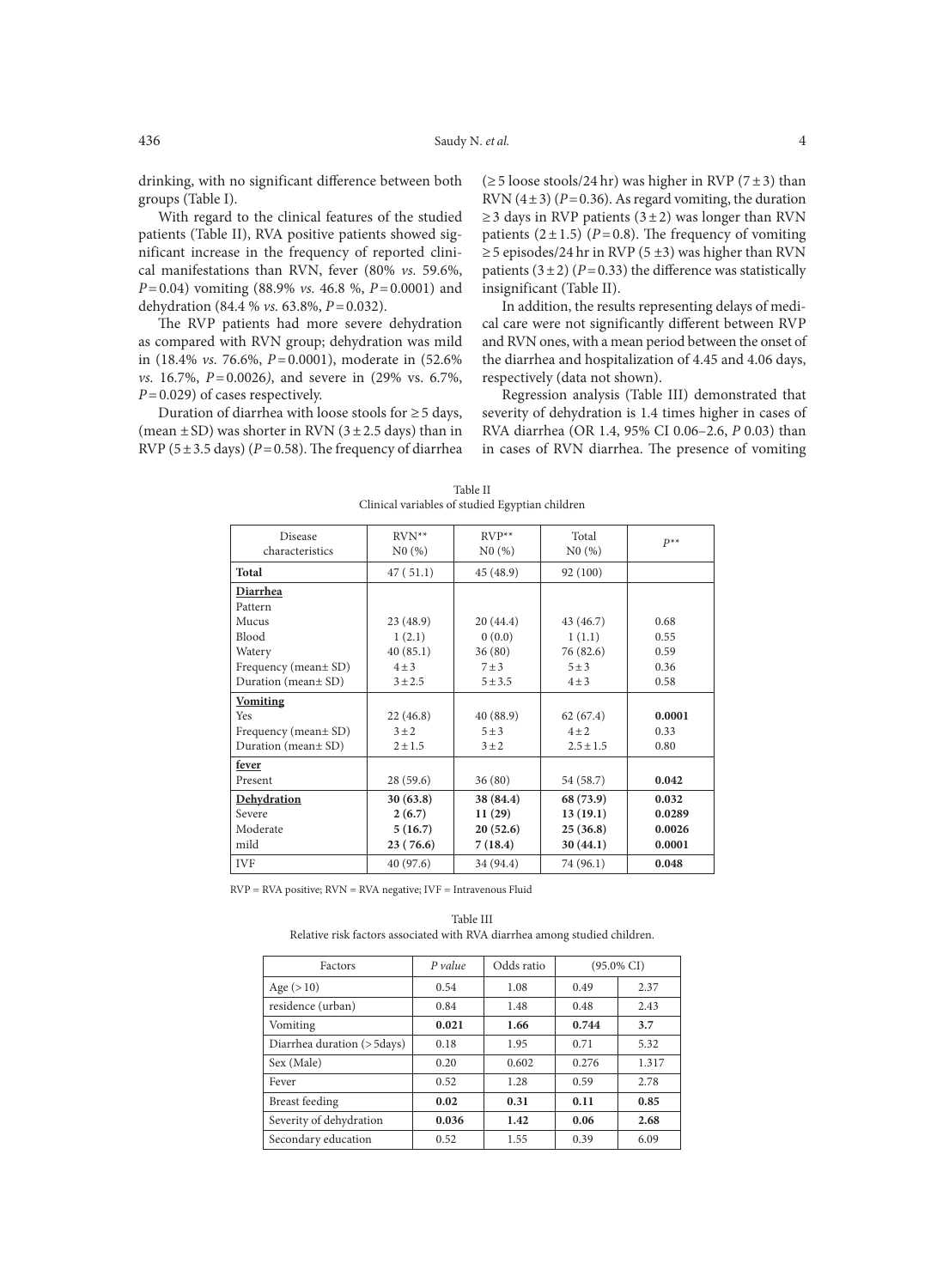### 4 RVA genotypes in Egypt 437

|                  |              |      |                | $\mathbf{P}$ |                |      |                | Season         |        |              |        |                |        |
|------------------|--------------|------|----------------|--------------|----------------|------|----------------|----------------|--------|--------------|--------|----------------|--------|
| Genotypes<br>(n) |              | P[8] |                | P[6]         |                | P[4] | Total          |                | Winter |              | Summer |                | Autumn |
|                  | No           | $\%$ | No             | $\%$         | N <sub>0</sub> | $\%$ |                | No             | $\%$   | No           | $\%$   | No             | $\%$   |
| G1               | 12           | 63.2 |                | 5.3          | 6              | 31.5 | 19             | $\overline{4}$ | 21     | 3            | 15.8   | 12             | 63.2   |
| G <sub>9</sub>   | 9            | 75   | 3              | 25           | $\mathbf{0}$   |      | 12             | 5              | 41.7   | 3            | 25     | $\overline{4}$ | 33.3   |
| G <sub>3</sub>   | 7            | 77.8 | $\Omega$       |              | 2              | 22.2 | 9              | $\overline{2}$ | 22.2   | 1            | 11.1   | 6              | 66.7   |
| Mixed G1, G9     | 1            | 50   | ı.             | 50           | $\Omega$       |      | $\overline{2}$ |                | 50     | $\mathbf{0}$ |        | Τ.             | 50     |
| G1, G4           | 2            | 100  | $\overline{0}$ |              | $\Omega$       |      | $\overline{2}$ | $\mathbf{0}$   |        | $\mathbf{0}$ |        | 2              | 100    |
| Untypeable       | $\mathbf{0}$ |      |                | 100          | $\Omega$       |      |                | $\mathbf{0}$   |        | $\Omega$     |        |                | 100    |
| Total            | 31           | 68.9 | 6              | 13.3         | 8              | 17.8 | 45             | 12             | 26.6   | 7            | 15.6   | 26             | 57.8   |

Table IV Genotype distribution and the seasonal pattern of studied RVA strains

(odds ratio 1.66, 95% CI; 0.74–3.7 *P* 0.021) was found to be significantly higher in the RVP patients. Children not currently breast fed were at a higher risk of RVA diarrhea (OR 0.3, 95% CI 0.11–0.85, *P* 0.02) than breastfed children.

In the present study, a total of 44 (97.8%) of the 45 RVP samples were found to be G-typed and only 1 (2.2%) was untypeable. As illustrated in Table IV, the genotype distribution of RVA strains showed that the prevalent G genotypes were G1, G9 and G3 accounted for 19 (42.2%), 12 (26.7%) and 9 (20%) of RVP cases respectively. Mixed G-types reflecting dual infections G1+G9 and G1+G4 were detected in 4 (8.9%) of RVP samples. G2, G6 and G8 were not detected. All RVA strains were P-typeable and three P genotypes P[8], P[6] and P[4] were identified, accounting for 68.9%, 13.3% and 17.8% of cases respectively. The untypeable G strain (2.2%) was P[6] genotype. Of the 45 studied strains, G1P[8] (26.7%), G9P[8] (20%), and G3P[8] (15.6%) were the most prevalent strains and caused 62.3% of RVP cases in Northern Egypt. Other strains were detected in lower frequency as G1P[4] 13.3%, G9P[6] 6.7%, G3P[4] 4.4%, and G1P[6] 2.2%.

Genotype and temporal variations were clarified (Table IV) as following; the RVA genotypes G1 and G3 fluctuated with a characteristic seasonal pattern in autumn. Of the identified 12 G9 strains, 5 cases (41.7%) occurred during the rainy winter season and the remaining 7 cases (58.3%) occurred during the summer and autumn.

Clarification of the clinico-epidemiological features among pure genotypes  $(n=40)$  with exclusion of infection caused by mixed genotypes  $(n=4)$  and untyped strain (Table V), there was a significant difference between genotypes regarding gender (*P*=0.041), G9 was recorded in higher percentage (66.7%) in male children while G3 was higher (77.8%) in female children.

Pattern of diarrhea significantly differed according to different genotypes ( $P = 0.025$ ). G9 was significantly associated with mucus diarrhea in (66.7%), when compared to either G1 or G3 which were associated with higher frequency of watery diarrhea in (76.5% and 85.7%, respectively). G9 was significantly associated with loose stool for more than 5 days when compared to G3 (*P*=0.006). Although degree of dehydration did not differ significantly between different genotypes, higher percentage of G9 patients had severe dehydration in (54.5%) than patients of other genotypes (17.6% for G1 and 0% for G3) (Table V).

#### **Discussion**

Continuous monitoring of RVA infection surveillance and typing of circulating strains remain valuable all over the world before the introduction of RVA vaccination. In this study we aimed to extend the previous RVA genotype studies conducted in Egypt to provide the baseline information to implement the appropriate vaccines.

In this study, most cases of AGE were infants, 66.3% were infants < one year old which is similar to other Egyptian studies (Naficy *et al*., 1999; Amer *et al*., 2007).

The decline of RVA diarrhea occurred with age confirming the role of the immune system in prevention of the RVA infection; 73.3% were in infants < one year old while the least rates (8.9%) were in children more than 2 years old.

Highlighting the protective effect of breast feeding, the breast fed infants were significantly lower in RVP group than RVN group (33.3%, 78.2%, *P*=0.0006) and the non-breast feeding was a major risk factor for RVA infection (OR 0.3, 95% CI 0.11–0.85, *P* 0.02). This was because the children were introduced to gradual weaning at age of 6 months with semi solid food and infant ready food mixes thus increasing exposure to water and other environmental sources of contaminations.

Studies in Egypt, Germany, Austria and Malaysia emphasis on the positive relationship between breastfeeding and protection against RVA diarrhea (Naficy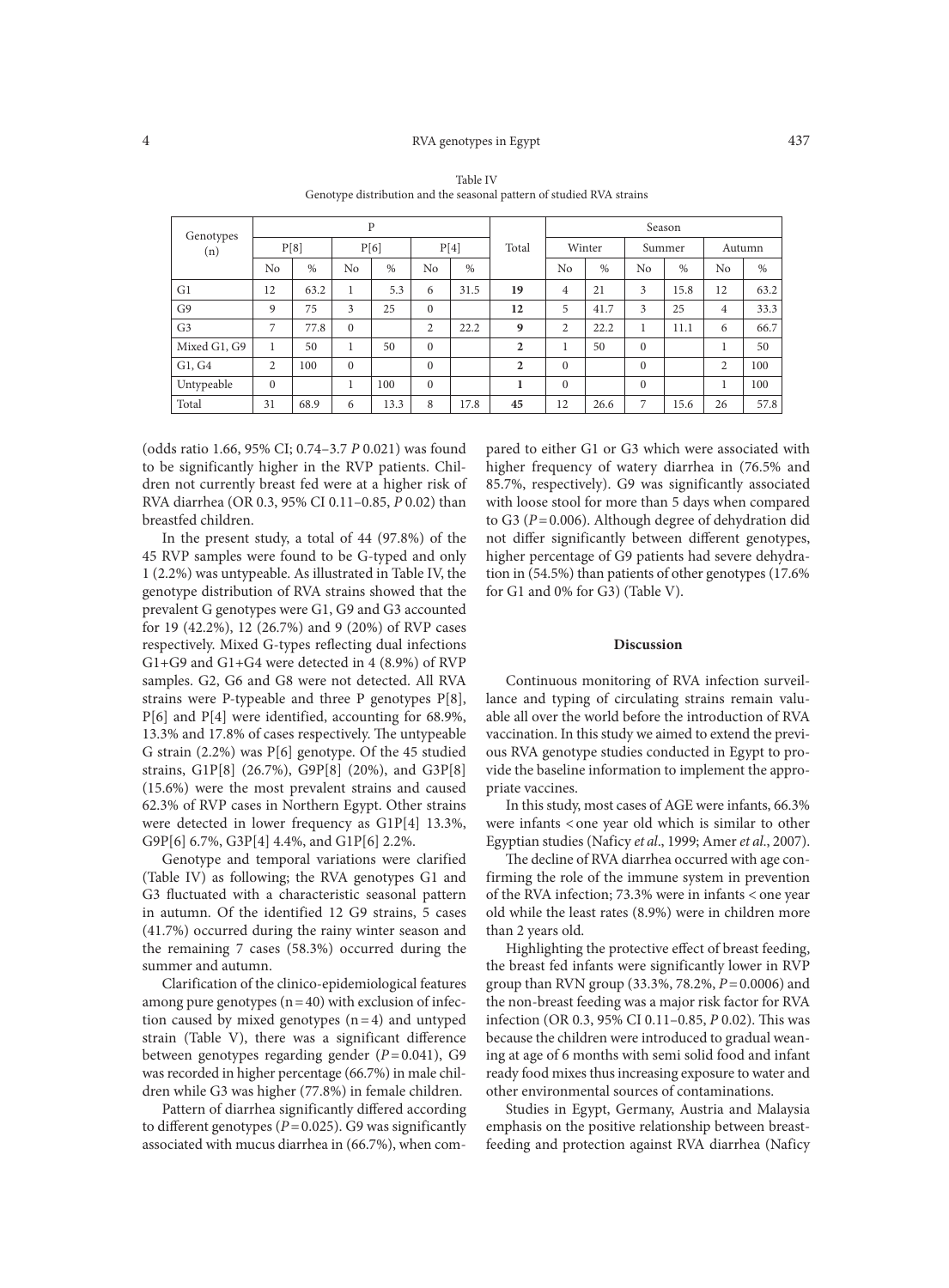| Total                                | G1       | G9       | G <sub>3</sub> | $P^*$ value |
|--------------------------------------|----------|----------|----------------|-------------|
| $(n=40)$                             | $N = 19$ | $N = 12$ | $N=9$          |             |
| Age of child (months)                |          |          |                |             |
| $< 6 (n = 13)$                       | 6(31.5)  | 4(33.3)  | 3(33.3)        | 0.334       |
| $6-12(n=15)$                         | 4(21.1)  | 7(58.3)  | 4(44.5)        |             |
| $12-24(n=8)$                         | 6(31.5)  | 1(8.4)   | 1(11.1)        |             |
| $> 24 (n=4)$                         | 3(15.9)  | 0(0)     | 1(11.1)        |             |
| Gender $(n=40)$                      |          |          |                |             |
| Male $(n=21)$                        | 11(63.8) | 8(66.7)  | 2(22.2)        |             |
| Female ( $n=19$ )                    | 8(36.2)  | 4(33.3)  | 7(77.8)        | 0.041       |
| Diarrhea ( $n = 36$ )                |          |          |                |             |
| *Pattern                             |          |          |                |             |
| Mucus $(n=13)$                       | 4(23.5)  | 8(66.7)  | 1(14.3)        |             |
| Watery $(n=23)$                      | 13(76.5) | 4(33.3)  | 6(85.7)        | 0.025       |
| *Frequency                           |          |          |                |             |
| $(\geq 5 \text{ loose schools}/24h)$ | 10(52.6) | 9(75)    | 4(44.4)        | 0.323       |
| *Duration                            |          |          |                |             |
| (loose stools for $\geq$ 5 days)     | 16(84.2) | 12(100)  | 6(66.7)        | 0.006       |
| <u>Vomiting</u> $(n=37)$             |          |          |                |             |
| *Duration ( $\geq$ 3 days)           | 17(89.4) | 11(91.7) | 9(100)         | 1.000       |
| *Frequency ( $\geq$ 5 episodes/24h)  | 11(57.9) | 8(66.7)  | 6(66.7)        | 0.918       |
| Fever $(n=33)$                       | 15(78.9) | 10(83.3) | 8(88.9)        | 1.000       |
|                                      |          |          |                |             |

Severe (  $n=9$ ) 3 (17.6) 6 (54.5) 0 (0)<br>
Moderate (  $n=20$ ) 10 (58.8) 4 (36.4) 6 (75 Moderate (  $n=20$ ) 10 (58.8) 4 (36.4) 6 (75)

Mild  $(n=7)$  4 (23.5) 1 (9.1) 2 (25) 0.082

Table V The clinicoepidemiological features among differ

*et al*., 1999; Plenge-Bönig *et al*., 2010; Prameela and Vijaya, 2012). On the other hand, many studies were controversy to our results as Prasetyo *et al*. (2015), Wobudeya *et al*. (2011), Misra *et al*. (2007), who concluded that the severe dehydration RVA diarrhea in infants  $\leq 6$  months old who depend exclusively on breastfeeding was not significantly different from those who did not rely on breastfeeding alone. The human breast milk has shown the presence of secretory IgA antibodies and RVA G9P(5) neutralizing capacity. A strong correlation is seen between the level of anti-RVA antibody and the neutralizing capacity of breast milk samples (Santos *et al*., 2013).

**Dehydration (n=36)**

As, the socioeconomic status of some studied patients was poor, their communities have inadequately treated drinking water and 60% of RVP current cases did not use or sometimes used safe water for drinking but used tanks with communal taps, RVP were significantly higher among the weaned infants (44.4%) than RVN (23.4%) (*P*=0.047). Mandour *et al*. (2013) performed a study on drinking water samples collected from 14 different locations of Dakahlia Governorate and concluded that in some studied areas, water was polluted and not suitable for drinking purpose. Moreover, rural people keep animals in their dwellings and the animals often use the same water source as the humans (Potgieter *et al*., 2010).

In the present study, a total of 44 (97.8%) of the 45 RVA positive samples were found to be G typed and only 1 (2.2%) was untypeable. The prevalent G genotypes were G1, G9 and G3, causing 42.2%, 26.7% and 20% of RVP cases respectively.

A series of researches targeting RVA genotyping among children had been conducted in different districts in Egypt (Cairo, Behira, Quliobia, Giza, Alexandria, Fayoum and Sharkia). Genotypes G1, G2 and G4 represented the highest prevalence (Radwan *et al*., 1997; Naficy *et al*., 1999; Amer *et al*., 2007; Kamel *et al*., 2009; Matson *et al*., 2010). However, in a nearby governorate **(**Sharkia), Hashem *et al.* (2012) recorded higher prevalence of G1, G9 and G3 (55%, 14.5% and 22.2%) in accordance with our results in the current study.

Interestingly, an increased prevalence of RVA G3 strains has also been reported elsewhere in the world (Fang *et al*., 2002). A prolonged low incidence of G3 strains in the community might have induced a lack of G3 specific protective immunity, determining its widespread circulation in Dakhalia in the year studied. Also, G3 strains might have advantages over other G types like a more efficient transmissibility.

Other evidence that G1 and G3 are endemic in our locality is the similarity of RV genotypes in our patients to environmental RV types isolated in same area. A local study was done in 2006–2007 by El-Senousy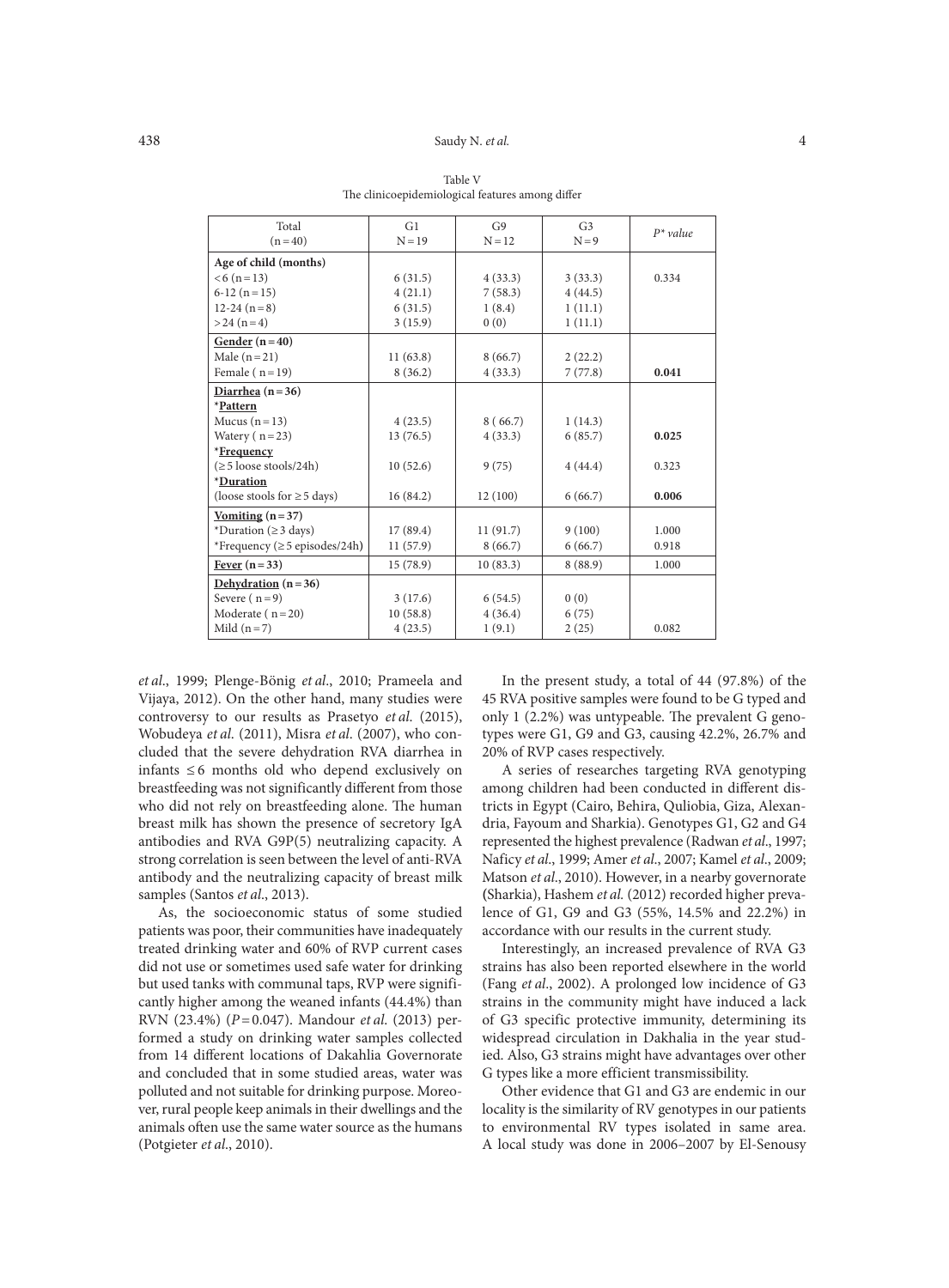and El-Mahdy (2009), who examined RVA strains from water treatment plants in (Meet Khamees) and two compact units (Shoha and Mahalet Damana) from Dakhalia Governorate. Although 15.2% of the positive samples were G untypeable and 9.3% were P untypeable, the distribution for RVA strains was 39.3% P[4]G1, 28.6% P[8]G1, 17.6% P[4]G3, 7.1% P[8]G3, 7.1% P[6]G1. Previously, Kamel *et al.* **(**2009; 2010) found similar RV isolates were circulating in the environment and in the population. This confirms the value of wastewater screening as a tool for assessing RVs circulating in communities with the benefit of detecting types that cause both clinical and subclinical infections **(**van Zyl *et al*., 2006**).** 

The current study showed higher prevalence of G9 than before in Egypt that nearly increased two folds than the last study done by Hashem *et al*. (2012) from 14.5% to 26.7% and this may be explained by the high frequency in occurrence of re-assortment, at single or multiple gene segments during mixed infections by strains of human-human or human-animal origin (Chouikha *et al*., 2007) and the escape recognition of the less frequent genotypes as G12 or G9 by the host immune system which recognizes the common G1-G4 genotypes.

Similarly, Than and Kim (2013) identified G9 strain in rural health care centers in South Korea, and reported that this genotype was found to be responsible for 7.4% to 39% of rural infections and much lower, only 1% to 3%, in urban hospitals in other Korean studies.

During the last decade, the G9 genotype has emerged as one of the five most common types worldwide. A high prevalence was detected in Ecuador (72–96%), France (55%) and Italy (84%), whereas a lower prevalence was found in Germany (8%) and the United Kingdom (13%) (Van Damme *et al*., 2007; Endara *et al*., 2007).

In our study, genotype G1P[8] was the most prevalent strains and accounted for (26.7%) of RVA cases. Similarly, the results of the preceding studies (1995– 2011) indicated that the G1P[8] strain has been detected at a relatively higher frequency and represented 17.1% and 28.6% of RV strains in studies done by Kamel *et al.* (2009) and El-Senousy and El-Mahdy (2009) in Cairo and Dakhalia Governorates of Egypt, respectively. Moreover, Genotype G9P[8] was the most common combinations of G9 strain and found in 20% of studied RVA cases in corroboration with WHO (2008), which confirmed that G9 is combined more commonly with P[8] than other P genotypes **(**Agócs *et al*., 2014). Globally, P[8], P[6] and P[4] were the most prevalent P genotypes with the frequent combinations, G1P[8], G3P[8], G4P[8], G2P[4], G9P[8] and G9P[6] **(**Santos *et al*., 2005**)**.

The pattern of RV mixed infections detected in the present investigation (G1/G4 and G1/G9, 8.9%) differed from other studies (G9/G3 and G9/G1). Mixed infection with different RVA strains might reflect coinfections with 2 different RV serotypes or frequent contamination of water resources with RV strains that could facilitate generation of novel RV strains through re-assortment (Unicomb *et al*., 1999).

In the present study, 2.2 % of the RVP samples could not be G genotyped. However, 38.7% of RVP specimens collected from infants in Cairo by Radwan *et al.* (1997) were untypable. Since RVAes genetically mutate it is to be expected that sometimes today's RT-PCR methodologies are unable to identify all types. The natural variation in the primer binding sites of VP7 genes has been documented from different parts of the world (Espinola *et al*., 2008; Rahman *et al*., 2005).

As observed from these results, the overall change in the distribution of RV genotypes over consecutive RV seasons and across different geographical areas observed in various studies may be partly explained by the coexistence of multiple factors such as anti-RVA immunity in children, the differences in methods and study populations, climate and water supply. Also the genetic mutation and the great diversity within RV strains circulating in humans with change in the geographical spread of genotypes highlights the need for continued surveillance to establish which RV strains are circulating in a community at a given time.

The present study found a clear seasonal pattern of acute RV gastroenteritis that peaked in autumn and winter, with only 17.8% of cases in summer and no RV cases in spring that nearly similar to those observed by Amer *et al.* (2007) and Hashem *et al.* (2012), who reported a marked seasonal peak during the cold months of the year (October-February) with low prevalence in spring and summer.

It is conceivable that when there is a seasonal pattern, children may become infected at later ages, because they have not been continuously exposed to the virus. Indeed, seasonality of RV has been observed in different parts of the world; thus, it would be better for future studies to analyze samples from a "season" rather than a "calendar year".

None of the genotypes exhibited a distinct seasonal pattern. The G1 genotype was the most prevalent genotype in autumn (48%) while in winter G9 was the most prevalent one (41.7%). G3 fluctuated all the year with a seasonal pattern in autumn (24%). To our knowledge no previous reports discussed this issue. Instead of this, it was discussed as year-to-year variations in strain circulation However, the surveillance period of this study is short and long-term observations are required to confirm this pattern.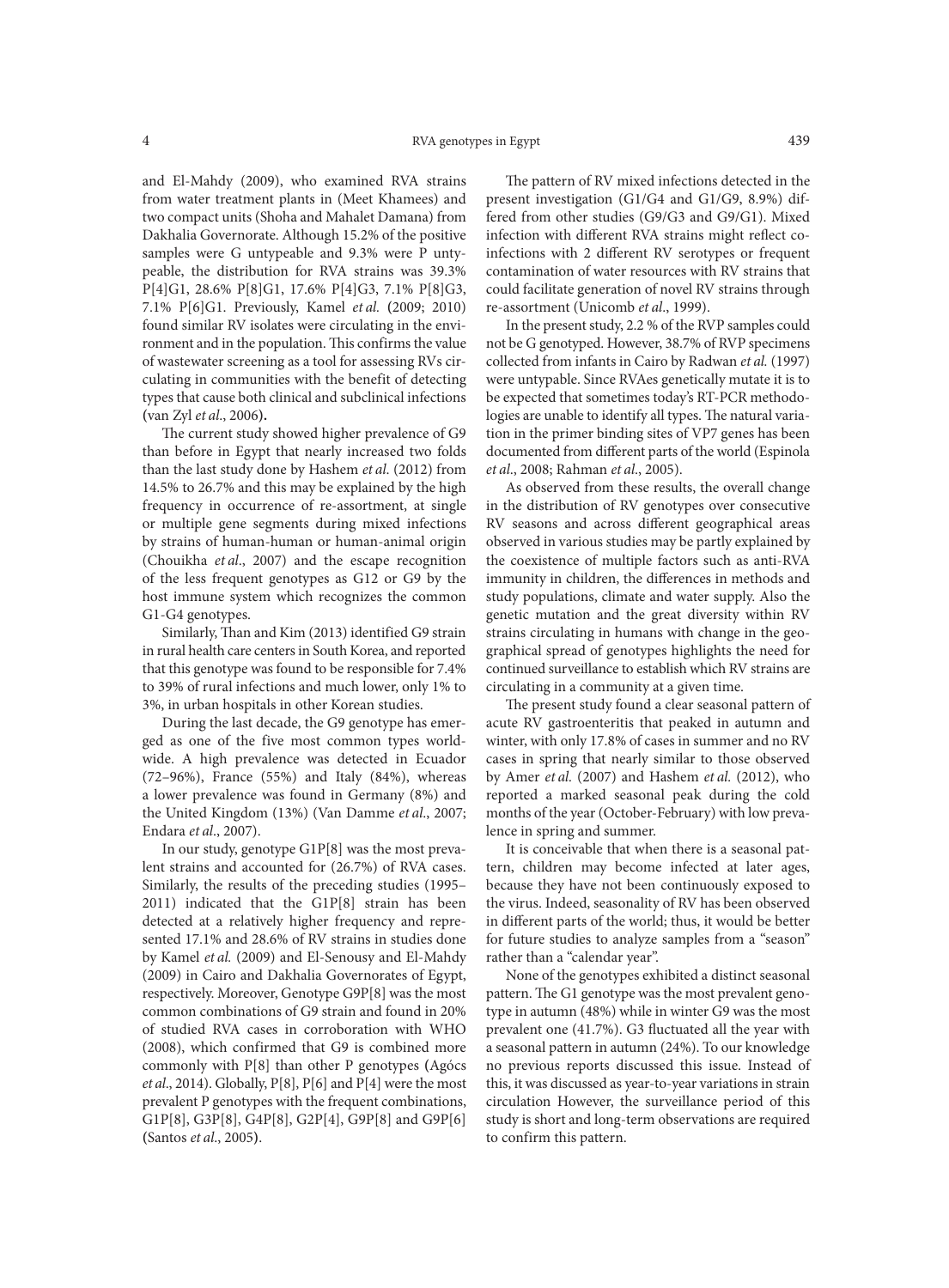While, RVP showed significant increase in the frequency of reported clinical manifestations, fever, vomiting and dehydration than RVN  $(P=0.04, P=0.0001, P=0.0001)$ *P*=0.032 respectively), the multiple regression analysis confirmed that only vomiting and dehydration are major associated presentations of RVA AGE (OR; 1.66, *P*=0.021 and 1.4, *P*=0.03 respectively).

Considering the influence of RVA genotype on the clinical features of AGE, we found that G9 was associated with sever gastroenteritis manifested as mucus diarrhea with loose stool more than 5 days associated with vomiting causing severe dehydration with significant difference than G1 and G3 gastroenteritis that presented mostly with watery diarrhea.

Previous attempts to correlate RVA genotypes and clinical manifestations of diarrhea are limited but no consistent patterns have emerged. An Indian study of hospitalized RVA patients found that G1 caused more severe disease and more severe dehydration than G9 strains (Bahl *et al*., 2005). In the Vizzi *et al.* (2011) study, more than half of the children, who shed G3P[8]/NSP4- E1 and G2P[4]/NSP4-E2 strains showed a severe diarrhea. Linhares *et al*. (2006) reported that circulating RVA belonging to the genotype G9 [8] caused moresevere disease especially under the age of 5 months; the age group targeted for RVA immunization.

Several theories have been put forward to explain these discrepancies. It is known that RV diarrhea can be more severe at younger ages or the newly introduced strains into a community may cause more severe disease due to the lack of pre-existing immunity. Also, there may be year-to-year variations in virulence of particular serotypes or genotypes (Bahl *et al*., 2005; Linhares *et al*., 2006; Schael *et al*., 2009).

Improvements in water supply, hygiene or sanitization are unlikely to decrease the spread of this disease so that vaccines have been identified as the prime means to reduce morbidity and mortality from RVA gastroenteritis (El-Senousy *et al.*, 2013). The two available RVA vaccines include the globally common G and P genotypes mimic the protection against severe illness provided by natural infection (Vainio *et al*., 2009).

The main limitation in this study was the low number of samples collected during the surveillance period because not all eligible children were enrolled due to difficulties to obtain consent from all parents. In addition, only one children center hospital participated in the study.

Since the climate varies considerably in different parts of upper and lower Egypt, the differences in temperature and humidity may affect both seasonality and distribution of RVA strains within Egypt. However, limited data are available on the correlation between different genotypes of RVA gastroenteritis, temperature and humidity during various seasons in Egypt.

#### **Conclusion**

Our study provides background review to the policy makers before implementation of RVA vaccines in Egypt. It confirms the current burden of RVA AGE in infants and children and shows up the diversity of RVA strains circulating in Dakhalia and neighboring areas in North Egypt. Such variations may be eased by overcrowding population and poor living conditions. The emergence of G9 necessitates the urgent consideration of G9 moiety in RVA vaccines considered for use in Egypt. Year-to-year and geographic variation in the distribution of RVA genotypes underlines the importance of active strain surveillance during several consecutive seasons and supports the need for a vaccine that can provide effective protection against the common RVA types.

### **Literature**

**Agócs M.M., F. Serhan, C. Yen, J.M. Mwenda, L.H. de Oliveira, N. Teleb, A. Wasley, P.R. Wijesinghe, K. Fox, J.E. Tate and others.** 2014. WHO global RVA surveillance network: a strategic review of the first 5 years, 2008–2012. *MMWR* 25. 63(29): 634–637.

**Amer M.A., S.M. Abdel Salam, H.A. Ibrahim and M.A. Farag.** 2007. Detection of group A Rota virus and characterization of G type among Egyptian children with diarrhea. *Egyptian J. Med. Microbiol.* 16(1): 123–132.

**Bahl R., P. Ray, S. Subodh, P. Shambharkar, M. Saxena, U. Parashar, J. Gentsch, R. Glass, M.K. Bhan and Delhi Rotavirus Study Group.** 2005. Incidence of severe rotavirus diarrhea in New Delhi, India, and G and P types of the infecting rotavirus strains. *J. Infect. Dis*. 192(Suppl 1): S114–S119.

**Cao D., M. Barro and Y. Hoshino.** 2008. Porcine RVA bearing an aberrant gene stemming from an intergenic recombination of the NSP2 and NSP5 genes is defective and interfering. *J. Virol.* 82: 6073–6077.

**Chouikha A., I. Fodha, S. Noomen, L. Bouzid, M. Mastouri, I. Peenze, M. De Beer, J. Dewar, A. Geyer, T. Sfar and others.** 2007. Group A RVA strains circulating in the eastern center of Tunisia during a ten-year period (1995–2004). *J. Med. Virol.* 79(7): 1002–1008. **DiStefano D.J., N. Kraiouchkine, L. Mallette, M. Maliga, G. Kulnis, P.M. Keller, H.F. Clark and A.R. Shaw.** 2005. Novel RVA VP7 typing assay using a one-step reverse transcriptase PCR protocol and product sequencing and utility of the assay for epidemiological studies and strain characterization, including serotype subgroup analysis. *J. Clin. Microbiol*. 43(12): 5876–5880.

**El-Senousy W.M. and E.M. El-Mahdy.** 2009. Detection and genotyping of RVAes in water treatment plants of El-Dakahlia Governorate. *Egyp. J. Biotechnol*. 31: 25–34.

**El-Senousy W.M., Y.E. Shahein, A.B. Barakat, H.E. Ghanem, A.E. El-Hakim and S.M. Ameen.** 2013. Molecular cloning and immunogenicity evaluation of RVA structural proteins as candidate vaccine. *Int. J. Biol. Macromol*. 59: 67–71.

**Endara P., G. Trueba, O.D. Solberg, S.J. Bates, K. Ponce, W. Cevallos, J. Matthijnssens and J.N**. **Eisenberg.** 2007. Symptomatic and subclinical infection with RVA P[8]G9, rural Ecuador. *Emerg. Infect. Dis*. 13(4): 574–580.

**Esona M.D., A. Geyer, N. Page, A. Trabelsi, I. Fodha, M. Aminu, V.A. Agbaya, B. Tsion, T.K. Kerin, G.E. Armah and others.** 2009. Genomic characterization of human RVA G8 strains from the Afri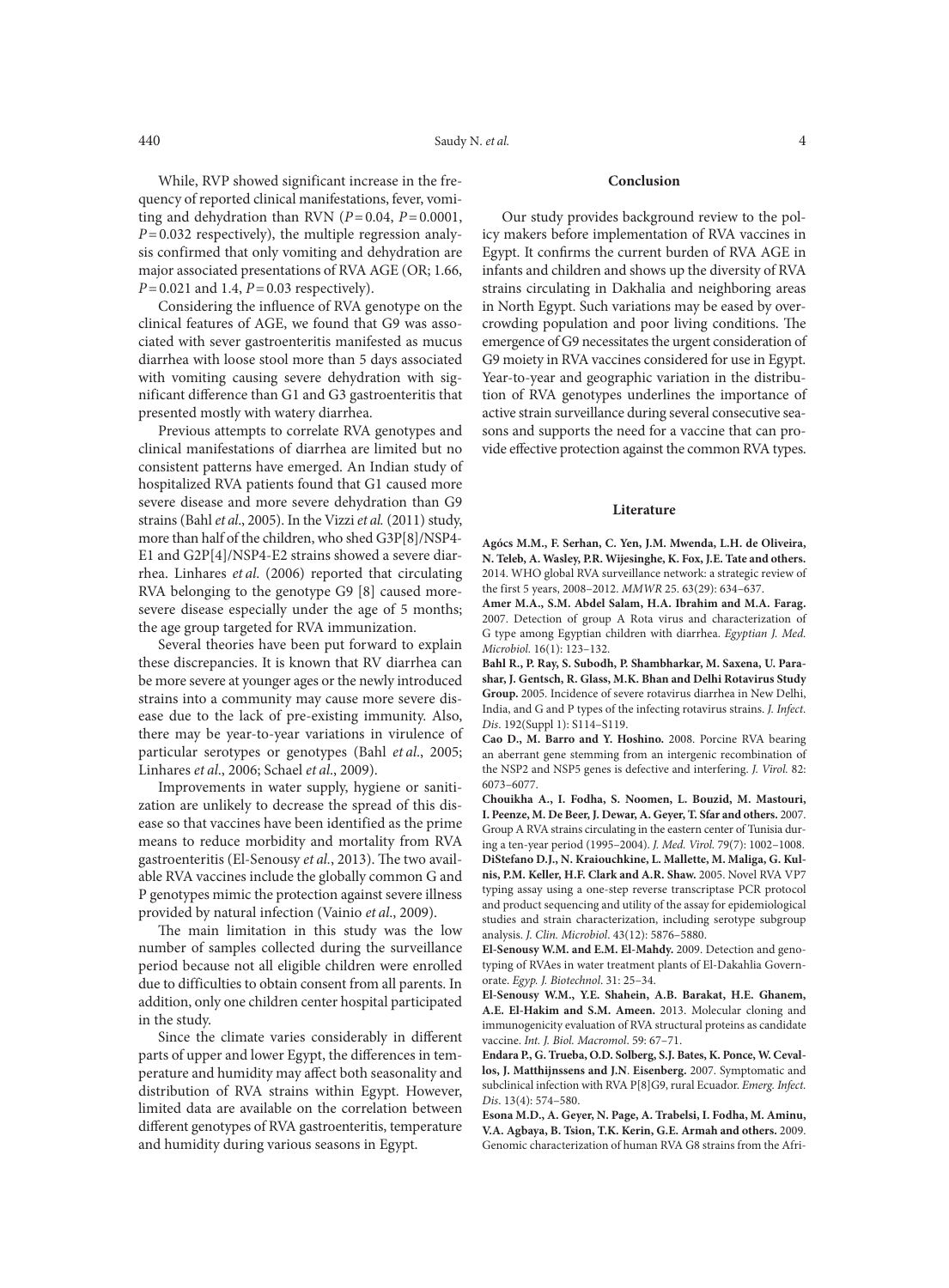can RVA network: relationship to animal RVAes. *J. Med. Virol*. 81(5): 937–951.

**Espinola E., A. Amarilla, J. Arbiza and G.I Parra.** 2008. Sequence and phylogenetic analysis of the VP4 gene of human RVAes isolated in Paraguay. *Arch. Virol*. 153(6): 1067–1073.

**Fang Z.Y., H. Yang, J. Qi, J. Zhang, L.W. Sun, J.Y. Tang, L. Ma, Z.Q. Du, A.H. He, J.P. Xie and others.** 2002. Diversity of RVA strains among children with acute diarrhea in China: 1998–2000 surveillance study. *J. Clin. Microbiol*. 40: 1875–1878.

**Gentsch J.R., R.I. Glass, P. Woods, V. Gouvea, M. Gorziglia, J. Flores, B.K. Das and M.K. Bhan.** 1992. Identification of group A RVA gene 4 types by polymerase chain reaction. *J. Clin Microbiol.* 30(6): 1365–1373.

**Gentsch J.R., A.R. Laird, B. Bielfelt, D.D. Griffin, K. Banyai, M. Ramachandran, V.Jain, N.A.Cunliffe, O. Nakagomi, C.D. Kirkwood and others.** 2005. Serotype diversity and reassortment between human and animal RVA strains: implications for RVA vaccine programs. *J. Infect. Dis.* 192(Suppl 1): S146–159.

**Gouvea V., R.I. Glass, P. Woods, K. Taniguchi, H.F. Clark, B. Forrester and Z.Y. Fang.** 1990. Polymerase chain reaction amplification and typing of RVA nucleic acid from stool specimens. *J. Clin. Microbiol*. 28(2): 276–282.

**Gouvea V., L. de Castro, M.C. Timenetsky, H. Greenberg, and N. Santos.** 1994. RVA serotype G5 associated with diarrhea in Brazilian children*. J. Clin. Microbiol*. 32(5): 1408–1409.

**Hashem S.E., A. Sahar, S.A. Shoman, S.A. Zaki and A.F. Elsayed.** 2012. Isolation and molecular genotyping of group A RVA strains circulating among Egyptian infants and children. *Austr. J. Basic App. Sci.* 6(6): 361–367.

**Iturriza-Go'mara M., C. Wong, S. Blome, U. Desselberger and J. Gray.** 2002. RVA subgroup characterization by restriction endonuclease digestion of a cDNA fragment of the VP6 gene. *J. Virol. Meth*. 105: 99–103.

**Kamel A.H., M.A. Ali, H.G. El Nady, A. de Rougemont, P. Pothier and G. Belliot.** 2009. Predominance and circulation of enteric viruses in the region of Greater Cairo, Egypt. *J. Clin. Microbiol.* 47(4): 1037–1045.

**Kamel A.H., M.A. Ali, H.G. El-Nady, S. Aho and P. Pothier.** 2010. Evidence of the co-circulation of enteric viruses in sewage and in the population of Greater Cairo. *J. Appl. Microbiol*. 108: 1620–1629. **Linhares A.C., T. Verstraeten, J. Wolleswinkel-van den Bosch, R. Clemens and T. Breuer.** 2006. RVA serotype G9 is associated with more-severe disease in Latin America. *Clin. Infect. Dis*. 43(3): 312–314.

**Lovmar L., C. Fock, F. Espinoza, F. Bucardo, A.C. Syvänen and K. Bondeson.** 2003. Microarrays for genotyping human group a RVA by multiplex capture and type-specific primer extension. *J. Clin. Microbiol*. 41(11): 5153–5158.

**Mandour R.A., A.A. Ghanem and S.M. El-Azab.** 2013. Correlation between lead levels in drinking water and mothers' breast milk: Dakahlia, Egypt. *Environ. Geochem. Health* 35(2): 251–256.

**Mansour A.M., M. El Koutby, M.M. El Barbary, W. Mohamed, S. Shehata, H. El Mohammady, M. Mostafa, M.S. Riddle, P.J. Sebeny, S.Y. Young and others**. 2013. Enteric viral infections as potential risk factors for intussusception. *J. Infect. Dev. Ctries*. 15; 7(1): 28–35. **Matson D.O., I.A. Abdel-Messih, C.D. Schlett, K. Bok, T. Wienkopff, T.F. Wierzba, J.W. Sanders and R.W.Jr. Frenck.** 2010. RVA Genotypes among hospitalized children in Egypt, 2000–2002. *J. Infect. Dis.* 202(S1): S263–265.

**Matthijnssens, J.1., M. Ciarlet, E. Heiman, I. Arijs, T. Delbeke, S.M. McDonald, E.A. Palombo, M. Iturriza-Gómara, P. Maes, J.T. Patton and others**. 2008. Full genome-based classification of RVAes reveals a common origin between human Wa-Like and porcine RVA strains and human DS-1-like and bovine RVA strains. *J. Virology* 82: 3204–3219.

**Matthijnssens J., E. Heylen, M. Zeller, M. Rahman, P. Lemey and M. Van Ranst.** 2010. Phylodynamic analyses of RVA genotypes G9 and G12 underscore their potential for swift global spread. *Mol. Biol. Evol*. 27(10): 2431–2436.

**Matthijnssens J., S. De Grazia, J. Piessens, E. Heylen, M. Zeller, G.M. Giammanco, K. Bányai, C. Buonavoglia, M. Ciarlet, V. Martella and others.** 2011. Multiple reassortment and interspecies transmission events contribute to the diversity of feline, canine and feline/ canine-like human group A RVA strains. *Infect. Genet. Evol.* 11(6): 1396–1406.

**Matthijnssens J. and M. Van Ranst.** 2012. Genotype constellation and evolution of group A RVAes infecting humans. *Curr. Opin. Virol*. 2(4): 426–433.

**Misra S., T.K. Sabui, S. Basu and N. Pal.** 2007. A prospective study of RVA diarrhea in children under 1 year of age. *Clinical Pediatrics* 46(8): 683–688.

**Mwenda J.M., K.M. Ntoto, A. Abebe, C. Enweronu-Laryea, I. Amina, J. Mchomvu, A. Kisakye, E.M. Mpabalwani, I. Pazvakavambwa, G.E. Armah and others.** 2010. Burden and epidemiology of RVA diarrhea in selected African countries: preliminary results from the African RVA Surveillance Network. *J. Infect. Dis*. 202(Suppl): S5–S11.

**Naficy A.B., R. Abu-Elyazeed, J.L. Holmes, M.R. Rao, S.J. Savarino, Y. Kim, T.F. Wierzba, L. Peruski, Y.J. Lee, J.R. Gentsch and others.** 1999. Epidemiology of RVA diarrhea in Egyptian children and implications for disease control. *Am. J. Epidemiol*. 150(7): 770–777. **Ortega O., N. El-Sayed, J.W. Sanders, Z. Abd-Rabou, L. Antil, J. Bresee, A. Mansour, I. Adib, I. Nahkla and M.S**. **Riddle.** 2009. Cost-benefit analysis of a RVA immunization program in the Arab Republic of Egypt. *J. Infect. Dis*. 200: S92–98.

**Parashar U.D., C.J. Gibson, J.S. Bresse and R.I. Glass.** 2006. RVA and severe childhood diarrhea. *Emerg. Infect. Dis*. 12: 304–306.

**Plenge-Bönig A., N. Soto-Ramírez, W. Karmaus, G. Petersen, S.Davis and J.Forster.** 2010. Breastfeeding protects against acute gastroenteritis due to RVA in infants. *Euro. J. Ped.* 169(12): 1471–1476. **Potgieter N., M.C. de Beer, M.B. Taylor and A.D. Steele.** 2010. Prevalence and diversity of RVA strains in children with acute diarrhea from rural communities in the Limpopo Province, South Africa, from 1998 to 2000*. J. Infect. Dis*. 202(Suppl): S148–55.

**Prameela K.K. and L.R. Vijaya.** 2012. The importance of breastfeeding in rotaviral diarrhoeas. *Mal. J. Nutrition*. 18(1): 103–111.

**Prasetyo D., I.M. Sabaroedin, Y.S. Ermaya and Y. Soenarto.** 2015. Association between severe dehydration in RVA diarrhea and exclusive breastfeeding among infants at dr. Hasan Sadikin General Hospital, Bandung, Indonesia. *J. Trop. Med.* ID 862578: 4.

**Radwan S.F., M.K. Gabr, S. El-Maraghi and A.F. El-Saifi.** 1997. Serotyping of group A RVAes in Egyptian neonates and infants less than 1 year old with acute diarrhea. *J. Clin. Microbiol.* 35(11): 2996–2998.

**Rahman M., R. Sultana, G. Podder, A.S.G. Faruque, J. Matthijnssens, K. Zaman, R.F. Breiman, D.A. Sack, M. Van Ranst and T. Azim.** 2005. Typing of human RVA serotypes: Nucleotide mismatches between the VP7 gene and primer are associated with genotyping failure. *Virol. J.* 2: 24–29.

**Santos N. and Y. Hoshino.** 2005. Global distribution of RVA serotypes/genotypes and its implication for the development and implementation of an effective RVA vaccine. *Rev. Med. Virol.* 15: 29–56

**Santos N., E.M. Volotao, C.C. Soares, G.S. Campos, S.I. Sardi and Y. Hoshino.** 2005. Predominance of RVA genotype G9 during the 1999, 2000, and 2002 seasons among hospitalized children in the city of Salvador, Bahia, Brazil: Implications for future vaccine strategies. *J. Clin. Microbiol*. 43: 4064–4069.

**Santos S.M.R., T.L. Ferreira, V.S. Quintal, S.B. Carbonare and M. Tino-De-Franco.** 2013. Milk from Brazilian women presents